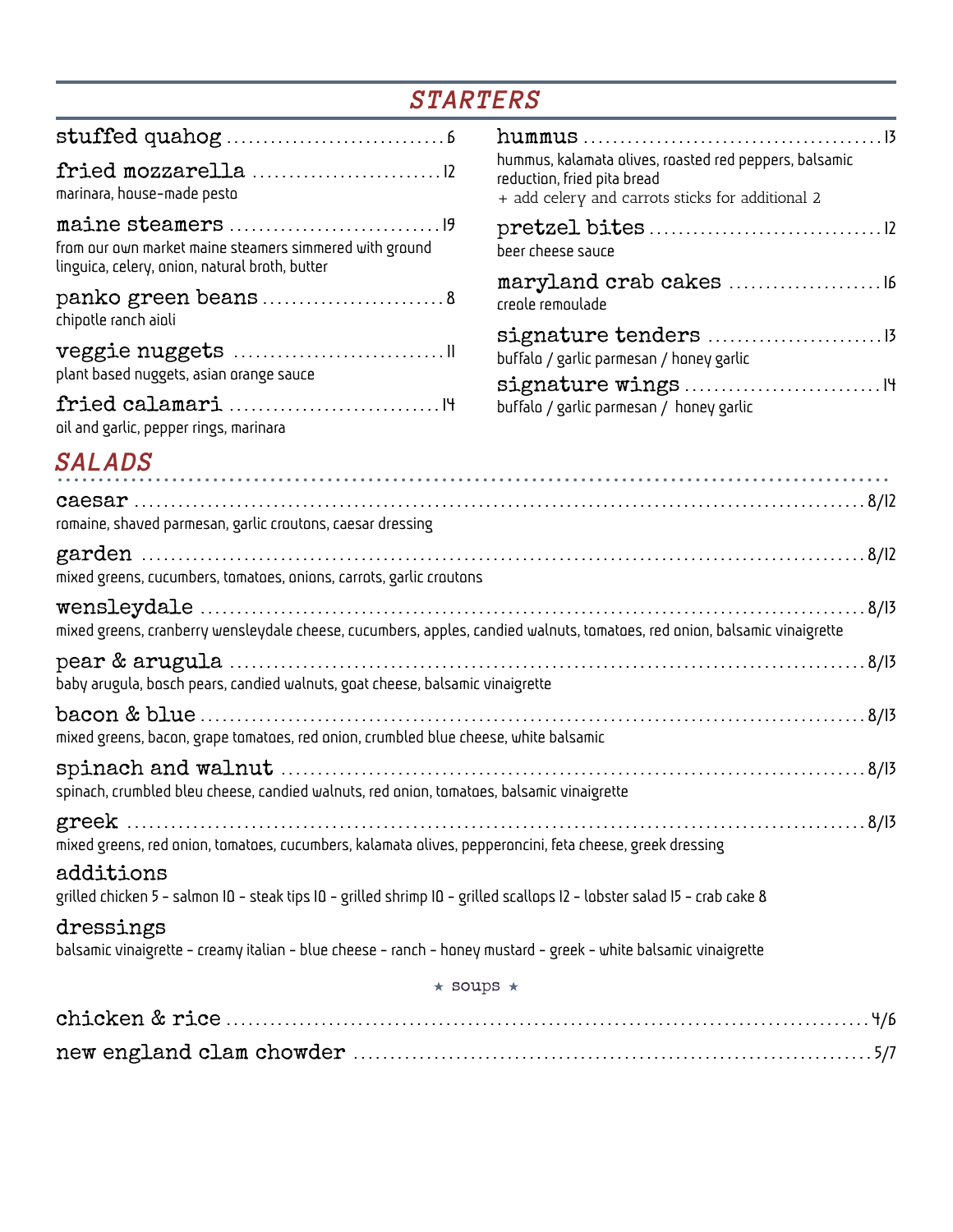# *BUTCHER BURGER*

| gluten free roll available for additional 3.5                                                                                                                                                                                                                                                       |                                                                                              |
|-----------------------------------------------------------------------------------------------------------------------------------------------------------------------------------------------------------------------------------------------------------------------------------------------------|----------------------------------------------------------------------------------------------|
| all burgers and sandwiches are served with french fries                                                                                                                                                                                                                                             |                                                                                              |
| american cheese, lettuce, tomato, brioche roll                                                                                                                                                                                                                                                      |                                                                                              |
| cheddar cheese, smoked bacon, shells and cheese, brioche roll                                                                                                                                                                                                                                       |                                                                                              |
| caramelized onions, bacon, smoked gouda, chipotle ranch, brioche roll                                                                                                                                                                                                                               |                                                                                              |
| brie cheese, bacon-onion jam, brioche roll                                                                                                                                                                                                                                                          |                                                                                              |
| veggie burger, tzatziki sauce, kalamata olive spread, tomato, brioche roll                                                                                                                                                                                                                          |                                                                                              |
| <b>HANDHELDS</b>                                                                                                                                                                                                                                                                                    |                                                                                              |
| grilled chicken, smoked bacon, lettuce, tomato, avocado,<br>chipotle ranch, brioche roll                                                                                                                                                                                                            | soft flour tortillas, avocado, baja slaw, pico de gallo,<br>chipotle ranch, novatos rice     |
| mozzarella, grilled tomatoes, basil pesto, butter grilled                                                                                                                                                                                                                                           | soft flour tortillas, mango salsa, chipotle ranch, novatos rice                              |
| sourdough                                                                                                                                                                                                                                                                                           |                                                                                              |
| $\textbf{caesar wrap}\dots\hspace{-.5cm}\dots\hspace{-.5cm}\dots\hspace{-.5cm}\dots\hspace{-.5cm}\dots\hspace{-.5cm}\dots\hspace{-.5cm}\dots\hspace{-.5cm}\dots\hspace{-.5cm}\dots\hspace{-.5cm}\dots\hspace{-.5cm}\text{\small{13}}$<br>grilled chicken, romaine, parmesan, caesar dressing, white | market made lobster salad, lettuce, tomato, bacon, avocado,<br>brioche roll                  |
| flour wrap<br>grilled chicken, feta cheese, lettuce, tomato, tzatziki sauce,                                                                                                                                                                                                                        | crispy chicken breast, lettuce, pickles, smoky honey<br>mustard sauce, brioche roll          |
| pita bread<br>fried haddock, swiss cheese, thousand island dressing,                                                                                                                                                                                                                                | crispy chicken breast, buffalo sauce, blue cheese dressing,<br>lettuce, tomato, brioche roll |

oven roasted turkey wrap ............... IH lettuce, tomato, bacon, mayonnaise, white flour wrap

coleslaw, brioche roll

crab cake blt . . . . . . . . . . . . . . . . . . . . . . . . . . . . . . . . 15 crabcake, bacon, lettuce, tomato, remoulade , brioche roll

pastrami & swiss . . . . . . . . . . . . . . . . . . . . . . . . . . 15 black pastrami, swiss cheese, caramelized onion, pretzel roll

prime rib dip . . . . . . . . . . . . . . . . . . . . . . . . . . . . . . . 16

slow roasted prime rib, swiss cheese, au jus, french

baguette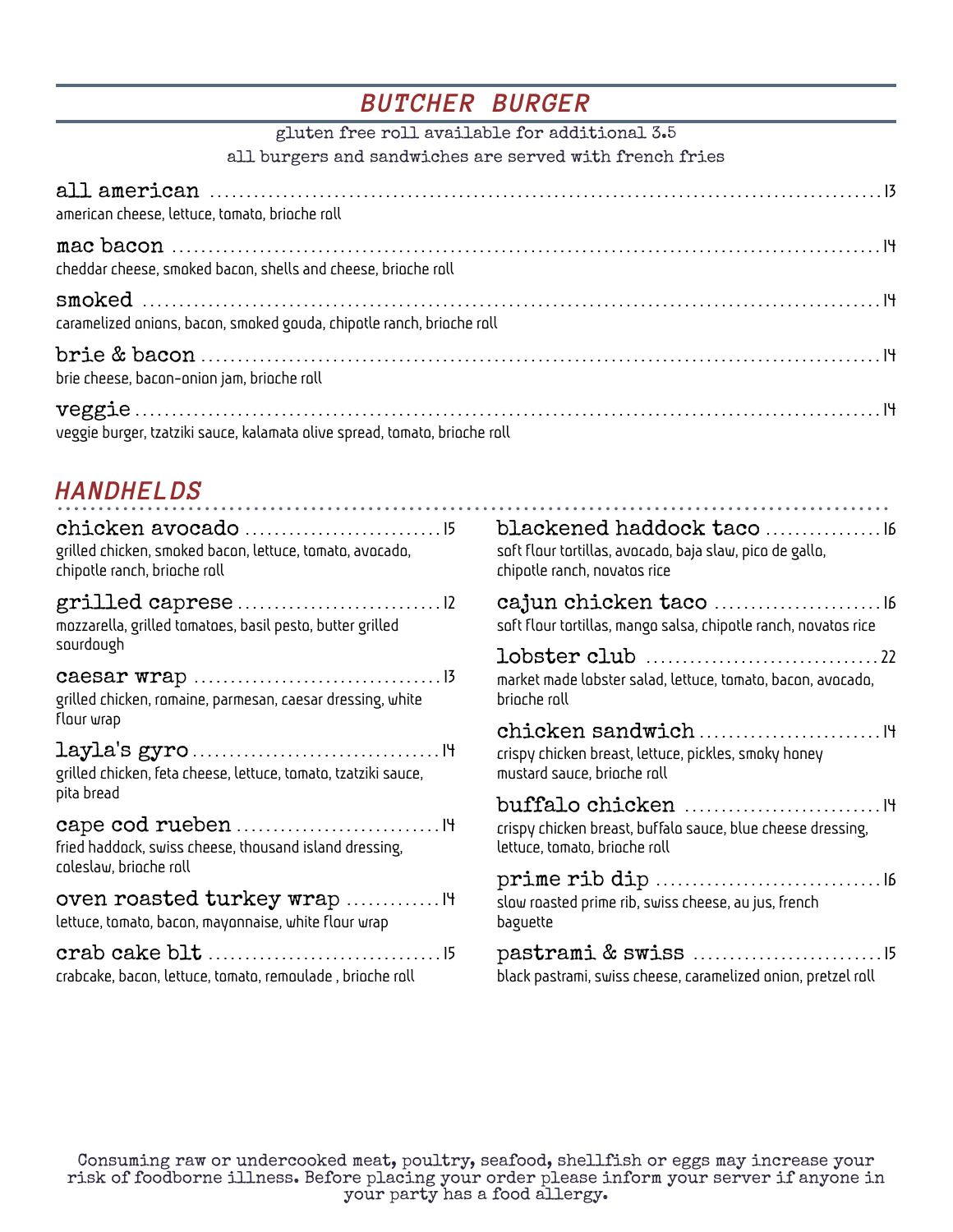| gf pasta available for additional 3.50                                                                               |  |  |
|----------------------------------------------------------------------------------------------------------------------|--|--|
| mashed potatoes, chef's veggies                                                                                      |  |  |
| mashed potatoes, chef's veggies                                                                                      |  |  |
| I2oz grilled sirloin, crumbled blue cheese, mashed potatoes, chef's veggies                                          |  |  |
| novatos rice, chef's veggies                                                                                         |  |  |
| pan jus, mashed potatoes, chef's veggies                                                                             |  |  |
| chicken, shrimp, linguica, peppers, tomatoes, celery, creamy cajun sauce. served over rice                           |  |  |
| grilled shrimp, noodles, scallions, asian chili crisp sauce                                                          |  |  |
| seared chicken breast, spinach, tomatoes, fresh mozzarella, balsamic reduction. served over mashed potatoes          |  |  |
| breaded chicken breast, marinara, mozzarella cheese, spaghetti                                                       |  |  |
| three meatballs, marinara, spaghetti                                                                                 |  |  |
| novatos rice, chef's veggies<br>+ simply seasoned or asian chili                                                     |  |  |
| fried haddock, french fries, coleslaw, tarter sauce                                                                  |  |  |
| cajun swordfish, mango salsa, rice, chef's vegetable                                                                 |  |  |
| haddock or sea scallops (or both!), seafood stuffing, mashed potatoes, chef's veggies                                |  |  |
| shells, three cheese sauce, seasoned panko, parmesan<br>+ add bacon 2 / grilled chicken 5 / crispy buffalo chicken 6 |  |  |
| + novatos rice / french fries/ mashed potatoes/ cole slaw/ chef's veggies/ garlic spinach                            |  |  |
| + sweet potato fries / onion strings/ panko green beans                                                              |  |  |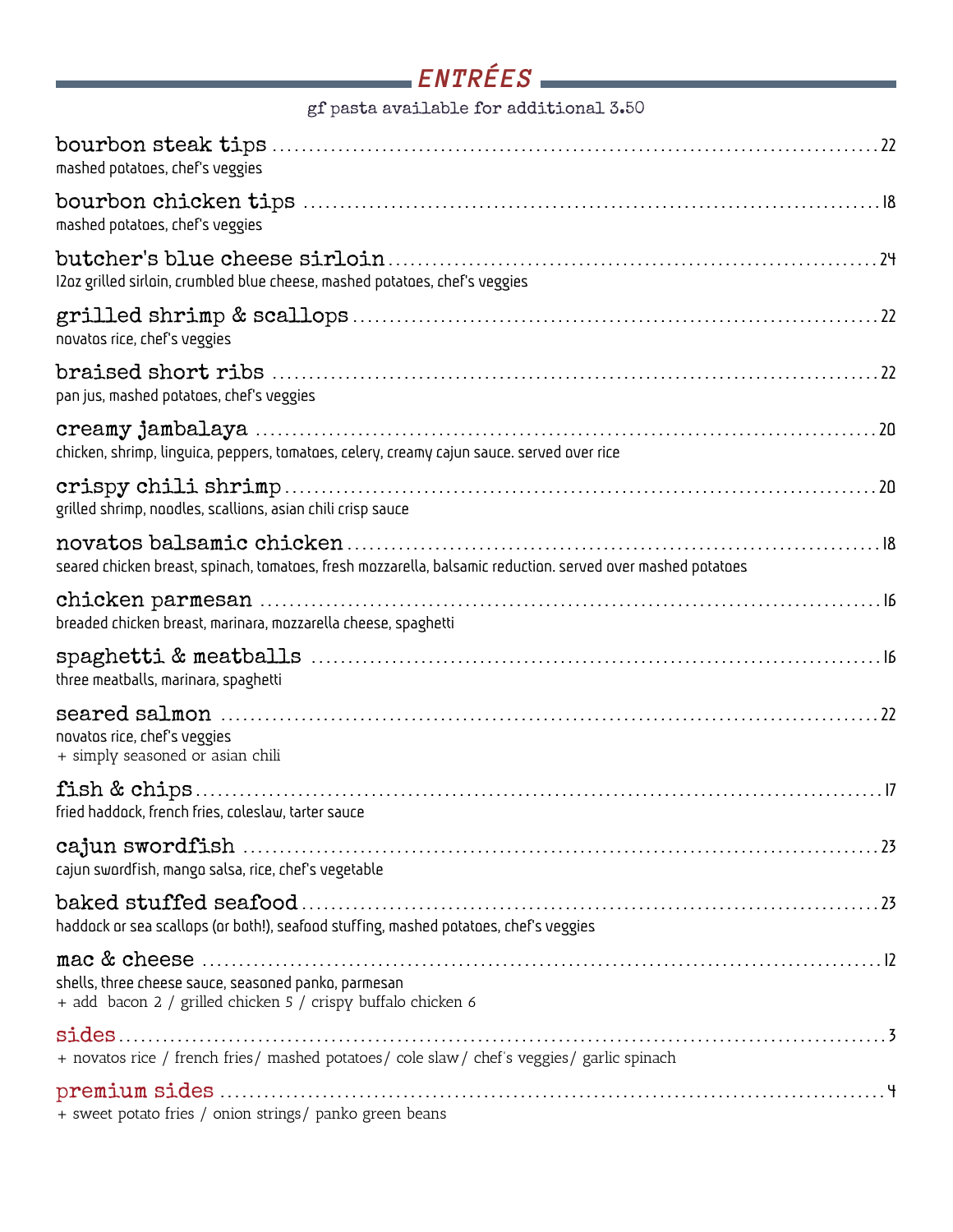# *BOWLS*

| seared salmon, avocado, cucumbers, seaweed salad, jalapeños, unagi sauce, sriracha aioli, novatos rice                |
|-----------------------------------------------------------------------------------------------------------------------|
| grilled shrimp. novatos rice, sliced avocado, cucumbers, seaweed salad, jalapeños, unagi sauce, sriracha aioli        |
| grilled cajun chicken, novatos rice, pico de gallo, avocado, chipotle ranch aioli                                     |
| cajun seared ahi tuna (rare), avocado, cucumbers, seaweed salad, jalapeños, unagi sauce, sriracha aioli, novatos rice |
| grilled steak, novatos rice, cheddar cheese, pico de gallo, avocado, chipotle ranch aioli                             |
| grilled chicken, chilled rice noodles, thai peanut sauce, shredded cabbage, carrots, red peppers                      |

# *PIZZA*

cauliflower crust available for additional 3.25

| garlic sauce, cheese, spinach, tomato, balsamic reduction | garlic sauce, cheese, romaine lettuce, grilled chicken, caesar<br>dressing, shaved parmesan |  |
|-----------------------------------------------------------|---------------------------------------------------------------------------------------------|--|
|                                                           |                                                                                             |  |
| pizza sauce, cheese                                       | buffalo sauce, grilled chicken, cheese, red onion                                           |  |
|                                                           |                                                                                             |  |
| market made sausage, red sauce, peppers, onions, cheese   | garlic sauce, romaine lettuce, tomatoes, kalamata olives, red                               |  |
| pizza sauce, cheese, pepperoni                            | onions, cucumber, feta cheese and greek dressing                                            |  |

| garlic sauce, cheese, romaine lettuce, grilled chicken, caesar<br>dressing, shaved parmesan                       |  |
|-------------------------------------------------------------------------------------------------------------------|--|
| buffalo sauce, grilled chicken, cheese, red onion                                                                 |  |
| garlic sauce, romaine lettuce, tomatoes, kalamata olives, red<br>onions, cucumber, feta cheese and greek dressing |  |

# Kids Menu

12 years of age and under. all selections are served with a milk, juice or soda.

| french fries, tarter sauce        | french fries                                              |
|-----------------------------------|-----------------------------------------------------------|
|                                   | bourbon chicken tips9                                     |
| french fries                      | mashed potatoes, chef's veggies                           |
| grilled chicken breast 8          | mac and cheese $\dots\dots\dots\dots\dots\dots\dots\dots$ |
| mashed potatoes, chef's veggies   | shells, three cheese sauce, parmesan cheese               |
| + add a meatball for additional 2 | your choice of cheese or pepperoni                        |

Consuming raw or undercooked meat, poultry, seafood, shellfish or eggs may increase your risk of foodborne illness. Before placing your order please inform your server if anyone in your party has a food allergy.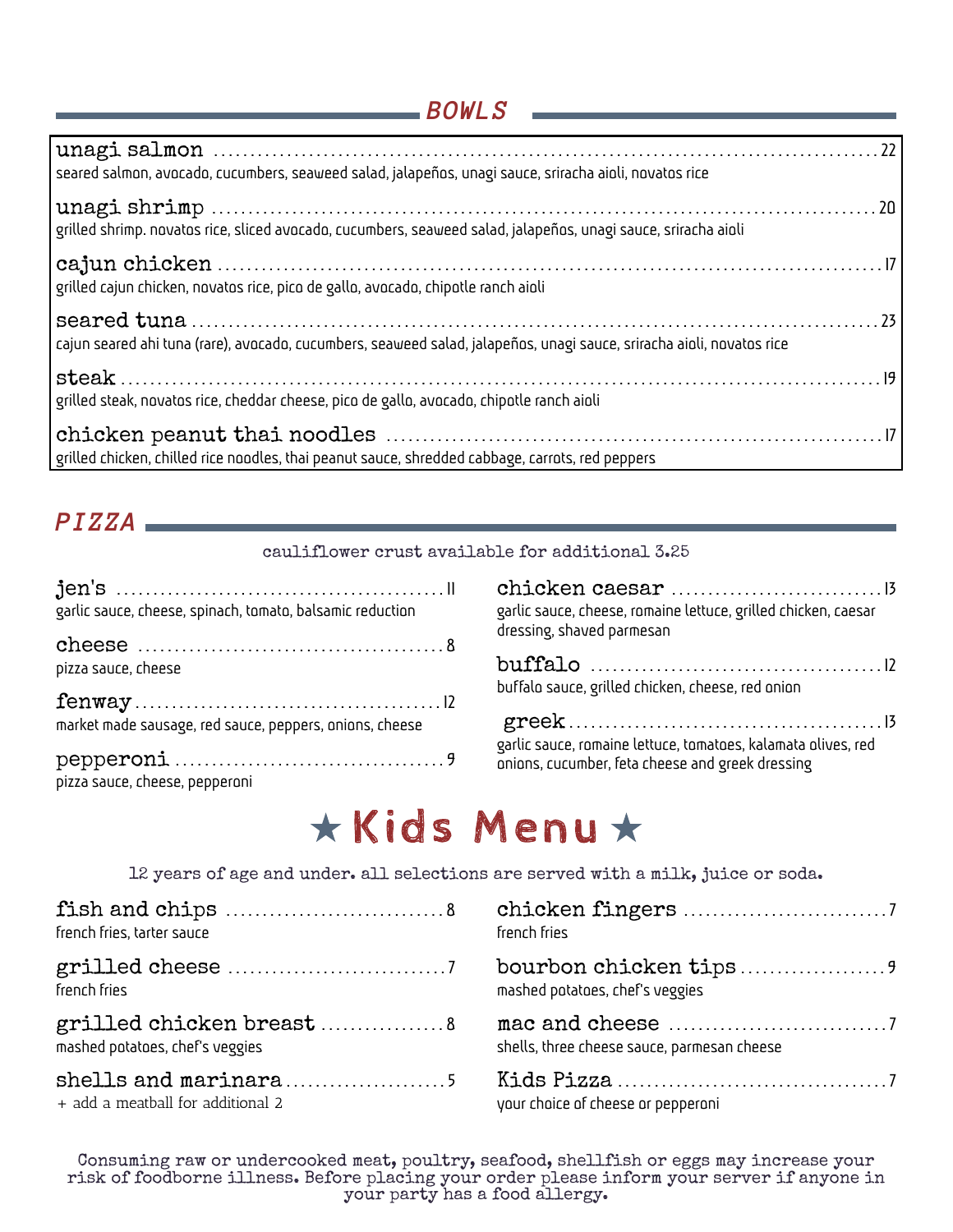# *DRAFTS*

ask your server about our additional featured draft beers

Bud Light Lager ABV 4.30%

Whalers Brewing Co. 'Rise' APA ABV 5.50%

3 Floyds Brewing Co.' Zombie Dust' APA ABV 6.50%

Founders American Porter ABV 6.50%

Samuel Adams Seasonal ABV varies

Downeast Seasonal Cider ABV varies

Blue Moon Belgium White ABV 5.40%

Guinness Draught ABV 4.20%

Allagash Brewing Co. 'White' Witbier ABV 5.10%

Maine Beer Co. 'Lunch' IPA ABV 7.00%

Wormtown Brewery 'Be Hoppy' IPA ABV 6.50%

Bear Republic 'Racer 5' IPA ABV 7.50%

### *BOTTLES & CANS*

| Michelob Ultra                                                         | Corona Premier                               |
|------------------------------------------------------------------------|----------------------------------------------|
| Budweiser                                                              | Corona                                       |
| Bud Light                                                              | Miller Lite                                  |
| Coors Light                                                            | Sam Adams Lager                              |
| Heineken                                                               | Smithwick's Irish Red Ale                    |
| Yuengling Light                                                        | Founders 'All Day' Session IPA<br>19.2oz can |
| Odouls N/A                                                             |                                              |
| Angry Orchard Crisp Apple Cider                                        | Narragansett Lager<br>lɓoz can               |
| High Noon Hard Seltzer<br>lime / grapefruit / pineapple / black cherry | Stella Artois                                |